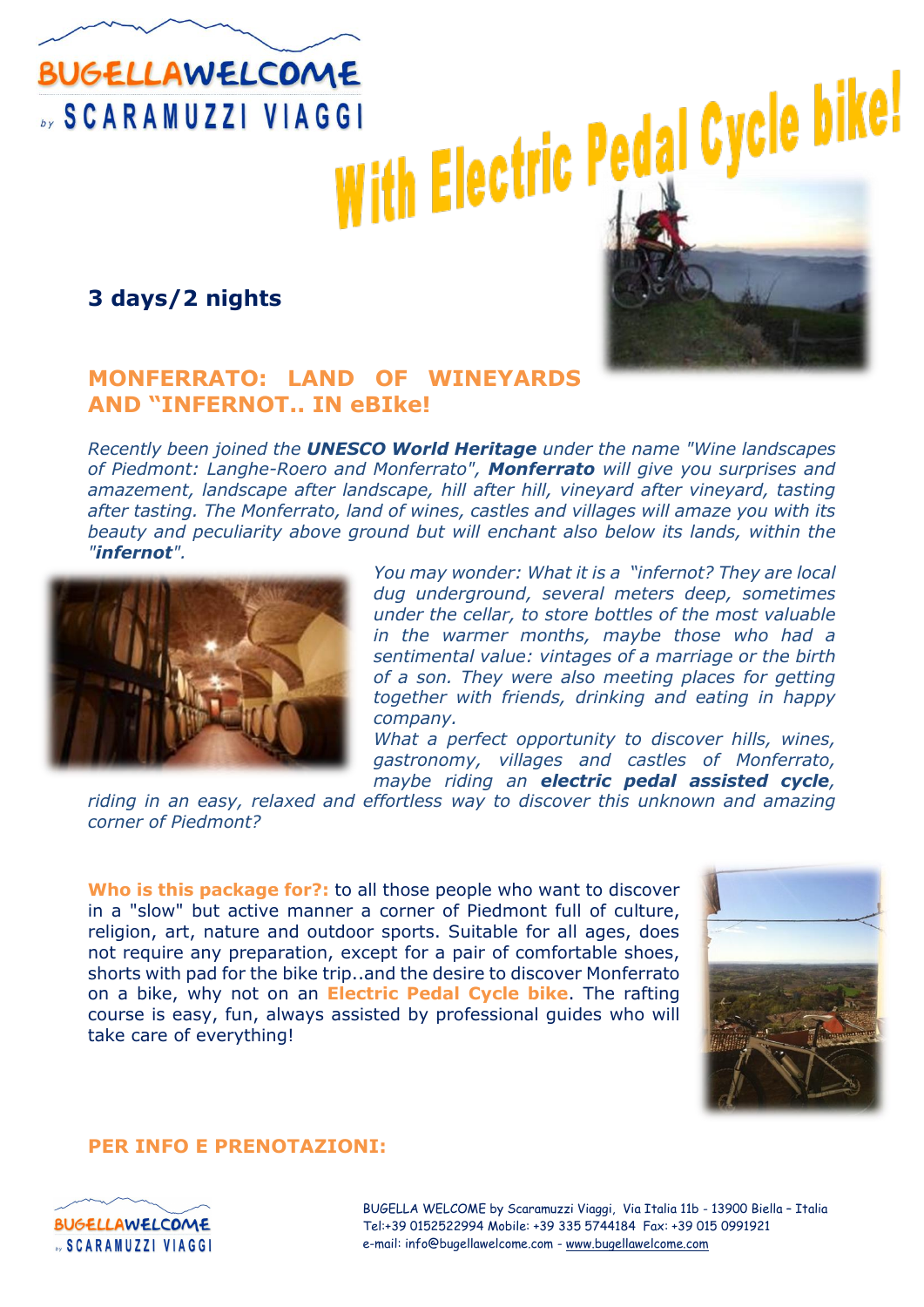## **BUGELLAWELCOME SCARAMUZZI VIAGGI**

## **PROGRAM 3 days/2 nights**

**Day 1:** Meeting at 10:00 am in Casale, in front of Po and Orba Rivers Park headquarters, where you will find your bike, in case you would like to rent it. You will meet

your Nature & Biking Guide who will assist you all the way and will show you the program of the tour. A van will then collect your luggage that you will find every night in your hotel / agritourism. The morning is dedicated to a guided tour by bike of Casale's center city, its Cathedral, the Synagogue. Stop and wine tasting at the Enoteca del Monferrato and at a local producer of typical Casale biscuits, krumiri.

After lunch in Casale Monferrato, you will discover the circuit of infernot!, the hills, vineyards and castles, an easy ride on quiet roads and easy trails. Arrive in Moleto at a



fabulous agritourism where you can relax near the swimming pool before dinner and a well-earned rest.

**Day 2:** after breakfast, visit to the village of Rosignano Monferrato and first stop tasting and visit to the historic cellars of the Uviglie Castle.

The tour then continues up to Cella Monte, a village built entirely using local stone, Pietra del Cantione, and visit the most beautiful Infernot in Monferrato.

After the visit of the Pietra del Cantone Museum, and a wine tasting at a local winery, we will continue our ride through Sala Monferrato and Ottiglio to get to our stop for lunch. After a well-deserved rest, restart riding on the hills of Monferrato and arrival in Vignale Monferrato for dinner and overnight, maybe with a relaxing dip in the pool!

#### **Day 3:** another great day to discover Monferrato!

Departure from the hotel and riding your bike, through the other villages of the Infernot circuit.

The journey will continue until Camagna and continue to Conzano and Terruggia with a quiet lunch and the tour of the historic cellars and infernot of a local winery. Refreshed and rested, you will go towards Casale for the last few kilometers.

Arrival in Casale where you will leave the bikes to take your means for the return journey. End of the tour.



### **PER INFO E PRENOTAZIONI:**



BUGELLA WELCOME by Scaramuzzi Viaggi, Via Italia 11b - 13900 Biella – Italia Tel:+39 0152522994 Mobile: +39 335 5744184 Fax: +39 015 0991921 e-mail: info@bugellawelcome.com - [www.bugellawelcome.com](http://www.bugellawelcome.com/)